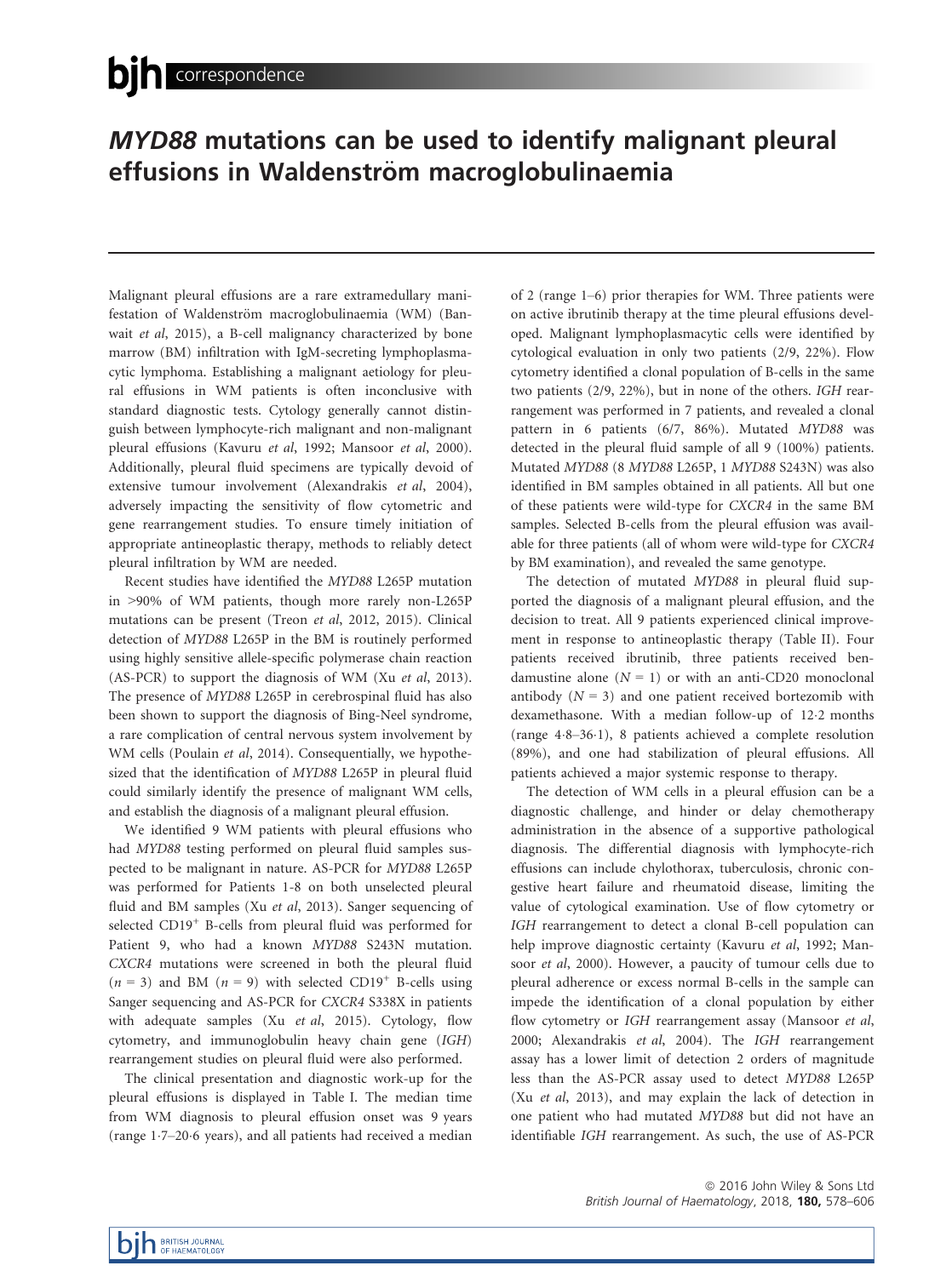|                |                |        |                             |                                                                  |                                                                                    |                                | Pleural Fluid                 |                                                                                                                         |                       | MYD88 mutation                      |                                     | CXCR4 mutation     |                                           |
|----------------|----------------|--------|-----------------------------|------------------------------------------------------------------|------------------------------------------------------------------------------------|--------------------------------|-------------------------------|-------------------------------------------------------------------------------------------------------------------------|-----------------------|-------------------------------------|-------------------------------------|--------------------|-------------------------------------------|
| Patient        | (years)<br>Age | Gender | Symptoms                    | Imaging                                                          | Presentation                                                                       | $\rm IgM$ $\rm (g/l)$<br>Serum | Cytology                      | Flow cytometry                                                                                                          | rearrangement<br>IGH  | marrow<br>Bone                      | Pleural<br>fluid                    | marrow<br>Bone     | Pleural<br>fluid                          |
| $\overline{ }$ | 72             | Female | SOB, cough                  | moderate<br>Bilateral                                            | event off-therapy<br>ogressive<br>Pr                                               | 19.6                           | No malignant<br>cells         | $CD5^+$ , $CD10^-$ ,<br>$223^+$ , $CD19^+$                                                                              | Polyclonal<br>pattern | Present                             | Present                             | (S338X)<br>Present | available<br>Not                          |
| $\sim$         | 54             | Female | SOB                         | on right side<br>Unilateral PE<br>to large PE                    | while on ibrutinib<br>Progressive event                                            | 5.5                            | No malignant<br>cells         | CD20 <sup>+</sup> , polytypic LC<br>$CD23^{-}$ , $CD19^{+}$ ,<br>$CD5^+$ , $CD10^-$ ,                                   | Clonal pattern        | Present                             | Present                             | Absent             | Absent                                    |
| 3              | 73             | Male   | SOB, fatigue                | Unilateral PE<br>on left side                                    | while on ibrutinib<br>Progressive event                                            | 45.8                           | No malignant<br>cells         | $CD5^+$ , $CD10^-$ , $CD23^-$ ,<br>CD20 <sup>+</sup> , polytypic LC<br>$CD19^+$ , $CD20^+$ ,                            | Clonal pattern        | Present                             | Present                             | Absent             | available<br>$\rm \stackrel{tot}{\simeq}$ |
| 4              | $68$           | Male   | SOB, fatigue                | $left$ > right<br>Bilateral PE,                                  | Progressive event<br>off-therapy                                                   | 22.1                           | No malignant<br>cells         | $CD23^{-}$ , $CD19^{+}$ ,<br>$CD5^{-}$ , $CD10^{-}$ ,<br>polytypic LC                                                   | Clonal pattern        | Present                             | Present                             | Absent             | available<br>Not                          |
| 5              | $\gtrsim$      | Male   | SOB, weight<br>loss         | Unilateral PE<br>on left side                                    | Progressive event<br>off-therapy                                                   | 24.7                           | No malignant<br>cells         | CD5 <sup>-</sup> , CD10 <sup>-</sup> , CD23 <sup>-</sup> ,<br>CD20 <sup>+</sup> , polytypic LC<br>$CD19^+$ , $CD20^+$ , | Clonal pattern        | Present                             | Present                             | Absent             | Absent                                    |
| $\circ$        | 51             | Male   | SOB, fatigue                | Unilateral PE<br>on left side                                    | Progressive event<br>off-therapy                                                   | 44.2                           | No malignant<br>cells         | $CD5^{-}$ , $CD10^{-}$ , $CD23^{+}$ ,<br>$CD19^+$ , $CD20^+$ ,<br>polytypic LC                                          | Clonal pattern        | Present                             | Present                             | Absent             | available<br>Not                          |
| $\overline{ }$ | 75             | Male   | SOB                         | Unilateral PE<br>on left side                                    | Progressive event<br>$\mathrm{off}\text{-}$ therapy                                | 25.5                           | Malignant cells<br>identified | $CD5^{-}$ , $CD10^{-}$ , $CD23^{-}$ ,<br>$CD19^+$ , $CD20^+$ ,<br>polytypic LC                                          | Clonal pattern        | Present                             | Present                             | Absent             | Absent                                    |
| ${}^{\circ}$   | 69             | Male   | Cough on<br>deep            | Unilateral PE<br>on left side                                    | Progressive event<br>off-therapy                                                   | 22.2                           | No malignant<br>cells         | $CD5^{-}$ , $CD10^{-}$ , $CD23^{+}$ ,<br>monotypic $\lambda$ LC<br>$CD19^{+}$ , $CD20^{+}$ ,                            | Not performed         | Present                             | Present                             | Absent             | available<br>$_{\rm Not}$                 |
| $\sigma$       | 69             | Male   | SOB, fatigue<br>inspiration | <b>Bilateral PE</b>                                              | while on ibrutinib<br>Progressive event                                            | $6-1$                          | Malignant cells<br>identified | $CD5^+$ , $CD10^+$ , $CD23^-$ ,<br>monotypic $\lambda$ LC<br>$2D19^+$ , $CD20^+$ ,<br>polytypic LC                      | Not performed         | $\ensuremath{\text{Present}}^\star$ | $\ensuremath{\text{Present}}^\star$ | Absent             | available<br>Not                          |
|                |                |        |                             | SOB, shortness of breath; PE, pleural effusion; LC, light chain. | Patient 9 had MYD88 S243N detected; all other patients had MYD88 L265P identified. |                                |                               |                                                                                                                         |                       |                                     |                                     |                    |                                           |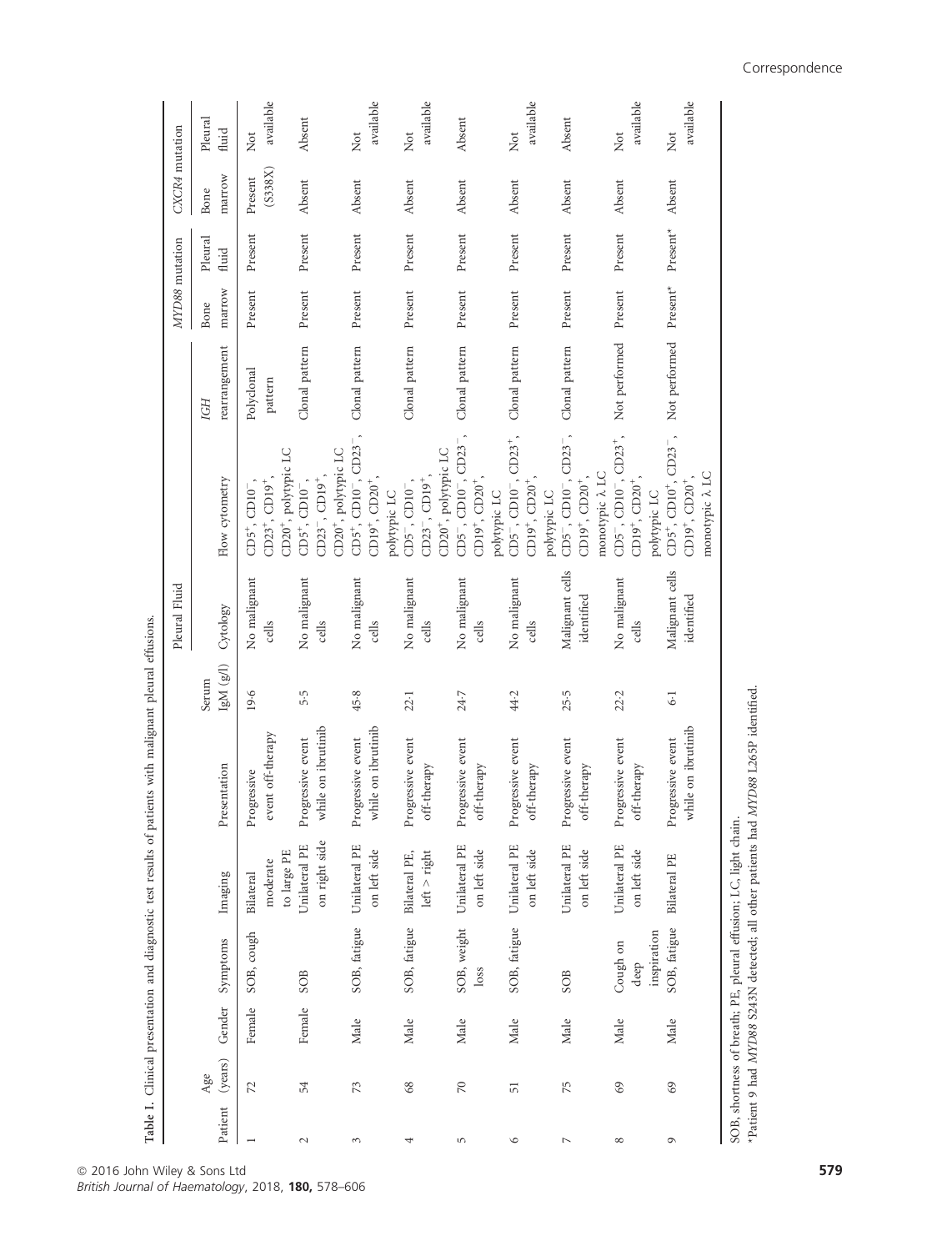| Patient        | Time between<br>PE onset and<br>WM diagnosis<br>(years) | Number of<br>previous<br>therapies | Treatment for PE                                                                                                                                                  | IgM<br>response | Clinical response                                                                                                                             | Follow-up<br>time<br>(months) |
|----------------|---------------------------------------------------------|------------------------------------|-------------------------------------------------------------------------------------------------------------------------------------------------------------------|-----------------|-----------------------------------------------------------------------------------------------------------------------------------------------|-------------------------------|
| 1              | 3.5                                                     | $\mathbf{1}$                       | Ibrutinib 420 mg PO qD                                                                                                                                            | <b>VGPR</b>     | Resolution of SOB, improved cough. Additional<br>thoracentesis not required once therapy initiated.<br>No recurrence of PE.                   | 15.4                          |
| $\overline{2}$ | 3.7                                                     | $\mathfrak{2}$                     | Bendamustine 70 mg/m <sup>2</sup><br>$IV + of atumumab IV$<br>$(4$ cycles)                                                                                        | PR              | Exercising without SOB. Continued to have<br>thoracentesis every 2-3 weeks for 3 months while<br>on therapy.                                  | $10-0$                        |
| 3              | $16-1$                                                  | 6                                  | Bortezomib 1.6 mg/m <sup>2</sup><br>SO + dexamethasone<br>$20$ mg $(4$ cycles)                                                                                    | PR              | Significant improvement in energy. Additional<br>thoracentesis not required once therapy initiated.<br>No recurrence of PE.                   | 21.5                          |
| 4              | 9.0                                                     | $\mathbf{1}$                       | Bendamustine 90 mg/m <sup>2</sup> IV<br>+ rituximab 375 mg/m <sup>2</sup><br>IV $(6 \text{ cycles})$                                                              | PR              | Complete resolution of PE after 6 months of<br>therapy. PE recurred after 1 year, and the patient<br>was initiated on ibrutinib 420 mg PO qD. | 33.8                          |
| 5              | 5.8                                                     | 2                                  | Ibrutinib 420 mg PO qD                                                                                                                                            | PR              | Resolution of SOB, and pleural catheter was<br>removed after 4 weeks on therapy. No recurrence<br>of PE.                                      | $12 - 2$                      |
| 6              | $1-7$                                                   | $\mathbf{1}$                       | Ibrutinib 420 mg PO qD                                                                                                                                            | PR              | Resolution of SOB and improved energy level. No<br>recurrence of PE after therapy initiation.                                                 | $36-1$                        |
| 7              | 20.6                                                    | $\overline{4}$                     | Ibrutinib 420 mg PO qD                                                                                                                                            | <b>PR</b>       | Pleural catheter was inserted at time of therapy<br>initiation, and was removed after 6 months. No<br>recurrence of PE.                       | $10-8$                        |
| 8              | $14-0$                                                  | 3                                  | Bendamustine 70 mg/m <sup>2</sup> IV<br>+ rituximab 375 mg/m <sup>2</sup><br>IV (treatment<br>ongoing at this time;<br>patient has<br>received 3 cycles thus far) | PR              | SOB has stabilized. Patient still reports some pain<br>in left chest upon deep inspiration.                                                   | 4.8                           |
| 9              | 3.5                                                     | $\overline{c}$                     | Bendamustine 90 mg/m <sup>2</sup> IV<br>(6 cycles)                                                                                                                | <b>PR</b>       | Improved performance status with resolution of<br>SOB. No evidence of recurring PE.                                                           | 7.4                           |

Table II. Treatment and clinical response of malignant pleural effusions.

SOB, shortness of breath; PE, pleural effusion; CR, complete response; VGPR, very good partial response; PR, partial response.

for mutated MYD88 may represent a more sensitive tumourdirected molecular tool for supporting the diagnosis of a malignant pleural effusion in WM.

The predominance of wild-type CXCR4 patients in this cohort is consistent with the genotype of WM patients who typically develop extramedullary disease. CXCR4 promotes homing of the WM cells in the BM, and its absence may account for the higher rate of extramedullary disease observed among wild-type CXCR4 patients (Treon et al, 2014). Extramedullary involvement also appears more prominent among previously treated WM patients further along in their disease course (Banwait et al, 2015), which may reflect the emergence of a clone with extramedullary preference in response to therapeutic pressure. Such clonal evolution may explain the incidence of pleural effusions described herein, as onset occurred after multiple therapies and approximately 10 years from the initial WM diagnosis.

In summary, our studies show that mutated MYD88 can be used to identify malignant pleural effusions in WM patients. WM patients with a suspected malignant pleural effusion should be considered for MYD88 mutation testing (MYD88 L265P and non-MYD88 L265P, if wild-type by AS-PCR for MYD88 L265P) as part of their workup to establish the aetiology of their pleural effusion.

## Author contributions

JNG, SPT, JJC designed the study. ZRH, LX, SPT performed MYD88 mutation testing. JNG, KM gathered clinical data. JNG drafted the initial manuscript. All the authors read and approved the final manuscript.

Joshua N. Gustine<sup>1</sup> Kirsten Meid $<sup>1</sup>$ </sup> Zachary R. Hunter<sup>1</sup> Lian Xu<sup>1</sup> Steven P. Treon<sup>1,2</sup> Jorge J. Castillo<sup>1,2</sup>

<sup>1</sup>Bing Center for Waldenström Macroglobulinemia, Dana-Farber Cancer Institute, and <sup>2</sup>Department of Medicine, Harvard Medical School, Boston, MA, USA. E-mail: jorgej\_castillo@dfci.harvard.edu